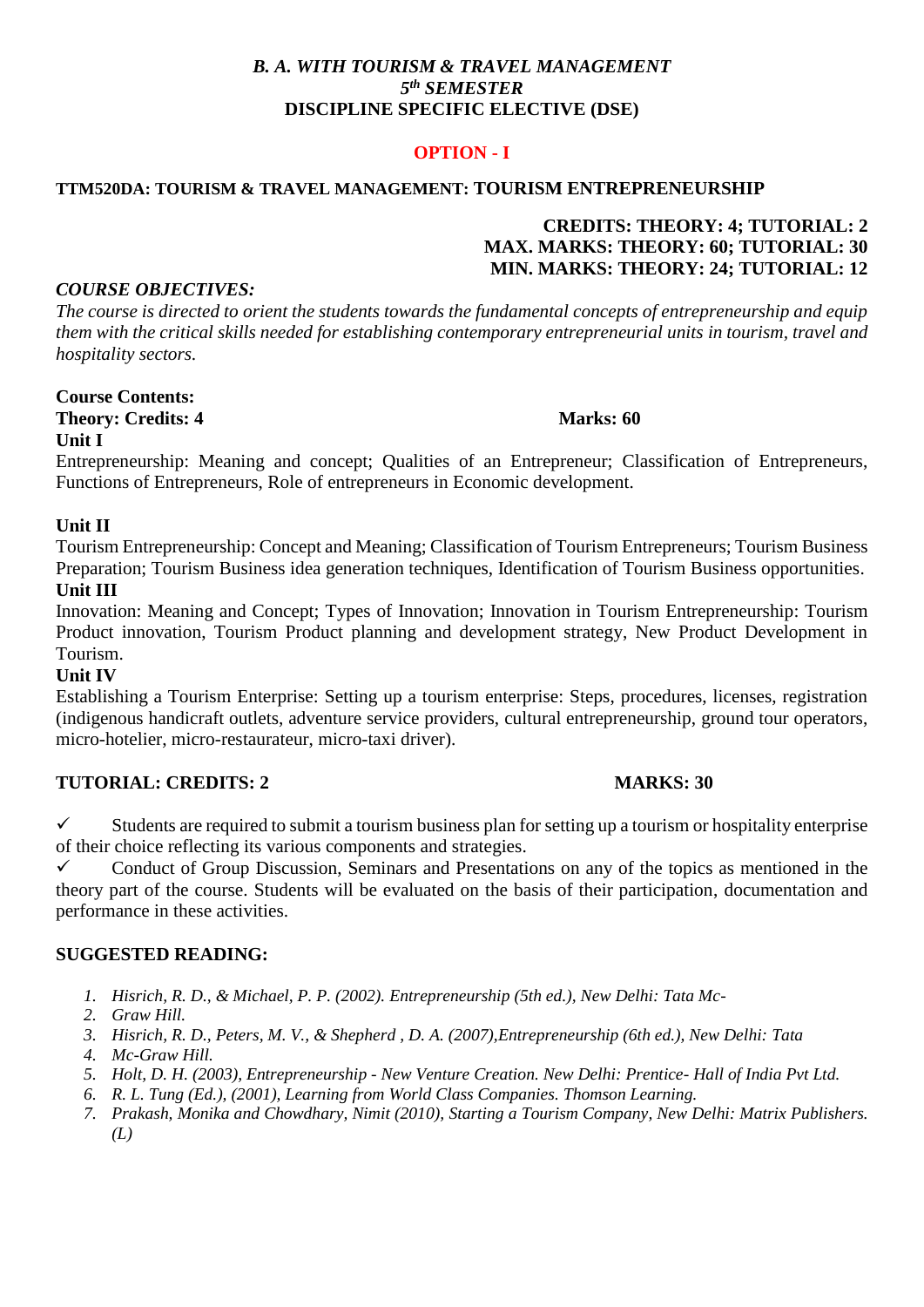# *B. A. WITH TOURISM & TRAVEL MANAGEMENT 5 th SEMESTER* **DISCIPLINE SPECIFIC ELECTIVE (DSE)**

# **OPTION - II**

# **TTM520DB: TOURISM & TRAVEL MANAGEMENT: TOURISM GEOGRAPHY & MAP WORK**

# **CREDITS: THEORY: 4; TUTORIAL: 2 MAX. MARKS: THEORY: 60; TUTORIAL: 30 MIN. MARKS: THEORY: 24; TUTORIAL: 12**

### *COURSE OBJECTIVES:*

*This course shall help the students in understanding the significance of Geography and Maps in Tourism. The student will learn about the various types of Map and hence increase their knowledge regarding the various aspects of maps with regard to tourism.*

#### **COURSE CONTENTS: THEORY: CREDITS: 4 MARKS: 60**

## **Unit I**

Tourism Geography: Meaning and Concept, Importance and Fundamentals of geography, importance of geography in tourism, weather and climate, climatic regions of world, topographic features of the Kashmir Valley.

# **Unit II**

Cartography: Map and its types, Map science and its role in tourism, map reading, scale of the map and measurement of the distance on map, use of conventional signs and symbols in maps, tourist map.

## **Unit III**

Understanding the World Map and its divisions: meaning and uses of Latitudes and Longitudes, Time Zones, Time Difference and International Date Line.

## **Unit IV**

Location of important tourist sites, national parks, wildlife sanctuaries, cultural and historical tourist spots of Kashmir Valley on the map of J&K.

# **TUTORIAL: CREDITS: 2 MARKS: 30**

- $\checkmark$  Hands on training at the geographical laboratory of the college where the students are expected to learn cartographic skills Vis-a'-Vis map reading and developing of maps for specific tourism purposes and submit a brief report.
- $\checkmark$  Conduct of Group Discussion, Seminars and Presentations on any of the topics as mentioned in the theory part of the course. Students will be evaluated on the basis of their participation, documentation and performance in these activities.

## *SUGGESTED READINGS:*

- *1. Boniface & Cooper C., Worldwide Destinations: The Geography of Travel &Tourism, Oxford Butterworth Heinemann.*
- *2. Burton, R., Travel Geography, Pitman Publishing, Marlow Essex.*
- *3. Dixit, M. Tourism Geography and Trends, Royal Publication, New Delhi.*
- *4. Hall M., Geography of Travel and Tourism, Routledge, London.*
- *5. Hall, C. and Page, S., The Geography of Tourism and Recreation- Environment, Place and Space, 3rd edition, Routledge, London.*
- *6. International Atlas, Penguin Publication and DK Publications.*